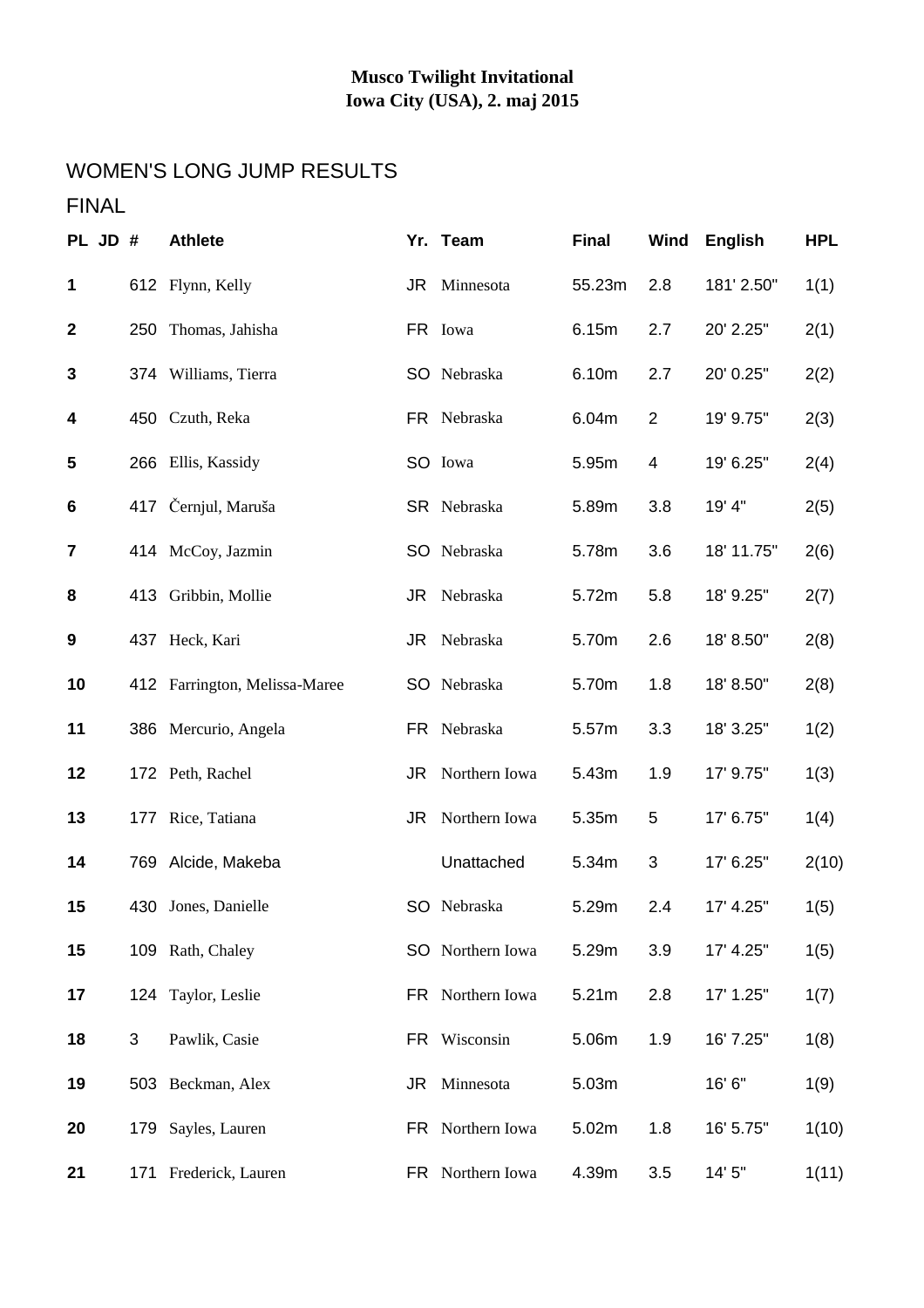|                 | <b>FINAL FLIGHT: 1</b> |                   |               |              |                |              |                                                  |
|-----------------|------------------------|-------------------|---------------|--------------|----------------|--------------|--------------------------------------------------|
|                 | PL HPL JD Athlete      |                   | <b>Team</b>   | <b>Final</b> |                | Wind English | <b>Note Attempts</b>                             |
| 1               | $\overline{1}$         | Flynn, Kelly      | Minnesota     | 55.23m       | 2.8            | 4' 7.23"     | 5.31<br>55.23 5.55<br>w:2.3 w:2.8 w:1.8          |
| $112$           |                        | Mercurio, Angela  | Nebraska      | 5.57m        | 3.3            | 0' 5.57"     | FOUL FOUL 5.57<br>w:2.3<br>w:3.3<br>w:3.3        |
| 12 <sub>3</sub> |                        | Peth, Rachel      | Northern Iowa | 5.43m        | 1.9            | 0' 5.43"     | <b>FOUL</b><br>5.42<br>5.43<br>w:2.2 w:1.9 w:0.1 |
| 13 4            |                        | Rice, Tatiana     | Northern Iowa | 5.35m        | $\overline{5}$ | 0' 5.35"     | 5.35 FOUL FOUL<br>w:1.6 w:4.2<br>w:5             |
| 15 5            |                        | Jones, Danielle   | Nebraska      | 5.29m        | 2.4            | 0' 5.29"     | <b>FOUL 5.01</b><br>5.29<br>w:1.6 w:2.4<br>w:1   |
| 15 5            |                        | Rath, Chaley      | Northern Iowa | 5.29m        | 3.9            | 0' 5.29"     | 4.85<br><b>FOUL 5.29</b><br>w:3.5 w:1.8<br>w:3.9 |
| 17 <sub>7</sub> |                        | Taylor, Leslie    | Northern Iowa | 5.21m        | 2.8            | 0' 5.21"     | 5.04<br>5.21<br>5.09<br>w:3.6 w:2.8 w:3.1        |
| 18 8            |                        | Pawlik, Casie     | Wisconsin     | 5.06m        | 1.9            | 0' 5.06"     | 5.06  4.92  FOUL<br>w:1.9 w:3.6 w:3.9            |
| 19 9            |                        | Beckman, Alex     | Minnesota     | 5.03m        |                | 0' 5.03"     | 5.03 FOUL 4.84<br>w:3.6 w:1.3<br>w:0             |
|                 | 20 10                  | Sayles, Lauren    | Northern Iowa | 5.02m        | 1.8            | 0' 5.02"     | 4.60<br>5.02<br><b>FOUL</b><br>w:20 w:1.8 w:0.6  |
| 21 11           |                        | Frederick, Lauren | Northern Iowa | 4.39m        | 3.5            | 0' 4.39"     | FOUL FOUL 4.39<br>$w:3.3$ $w:3.5$<br>w:3.1       |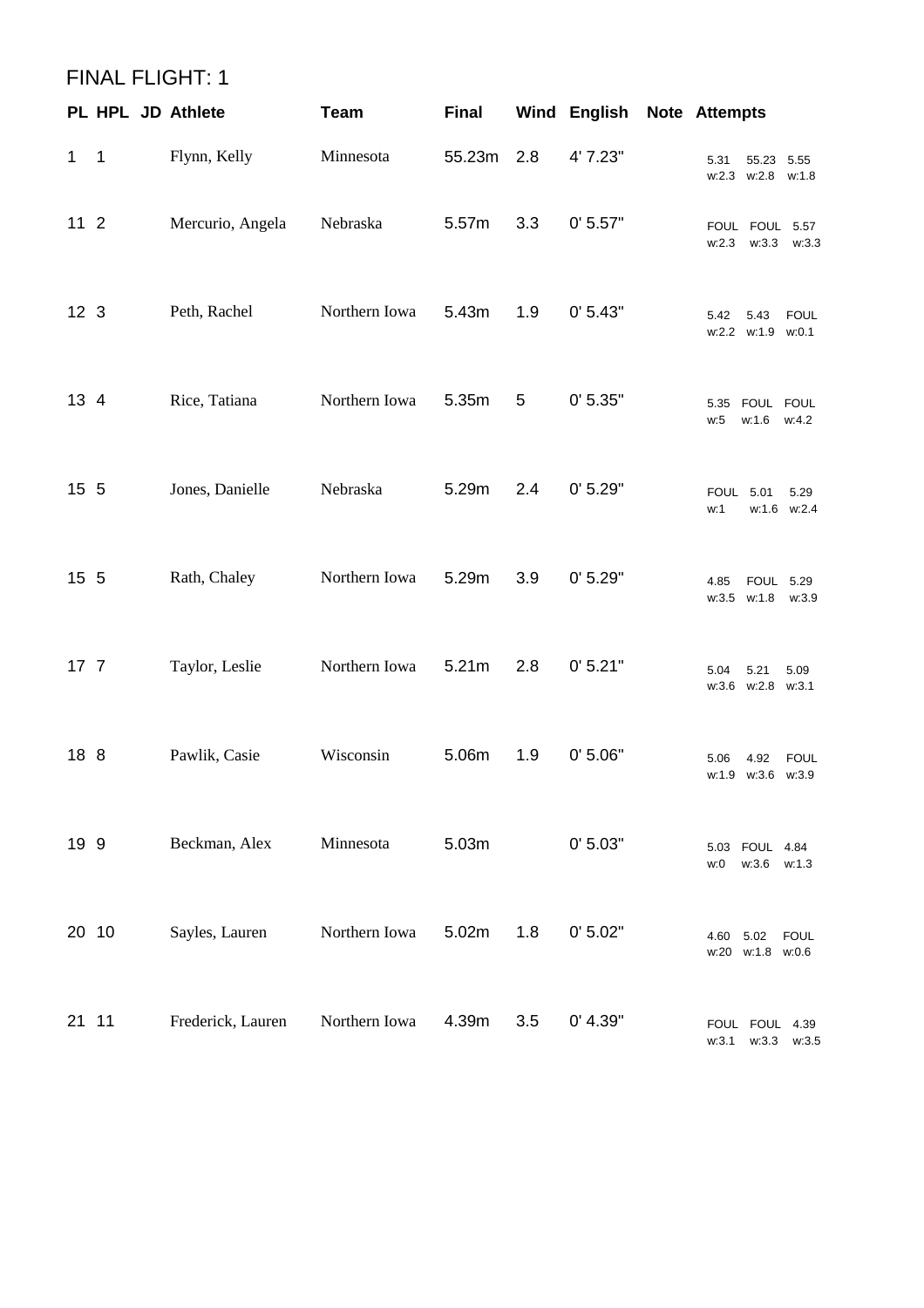#### FINAL FLIGHT: 2

| <b>PL HPL JD Athlete</b> |                |                                    | <b>Final Wind English Note Attempts</b><br><b>Team</b> |           |          |                  |                                            |                  |                     |                           |                     |
|--------------------------|----------------|------------------------------------|--------------------------------------------------------|-----------|----------|------------------|--------------------------------------------|------------------|---------------------|---------------------------|---------------------|
| 2 <sub>1</sub>           |                | Thomas, Jahisha                    | Iowa                                                   | 6.15m 2.7 | 0' 6.15" | 5.98             | 5.95<br>w:2.3 w:1.2 w:1.9 w:4.8 w:2.7      | 5.78             | 6.00                | 6.06                      | 6.15<br>w:2.7       |
| 3                        | $\overline{2}$ | Williams, Tierra                   | Nebraska                                               | 6.10m 2.7 | 0' 6.10" | 6.10             | 6.01<br>w:2.7 w:3.4 w:1.8                  | <b>FOUL 5.74</b> |                     | 5.78<br>w:1.7 w:3.7 w:0.7 | 5.86                |
| 4 <sub>3</sub>           |                | Czuth, Reka                        | Nebraska                                               | 6.04m2    | 0' 6.04" | <b>FOUL 5.72</b> | w:1.9 w:2.2 w:2.8 w:2                      | 5.91             | 6.04                | 6.04<br>$w:2.8$ $w:0.5$   | 5.85                |
| 5 4                      |                | Ellis, Kassidy                     | Iowa                                                   | 5.95m 4   | 0' 5.95" | <b>FOUL 5.82</b> | w:2.1 w:2.2 w:-0.9 w:2.7 w:1.6 w:4         | 5.33             | 5.81                | 5.61                      | 5.95                |
| 6                        | - 5            | Černjul, Maruša                    | Nebraska                                               | 5.89m 3.8 | 0' 5.89" | 5.76             | 5.86<br>$w:2.2$ $w:2.8$                    | 5.84<br>w:1.1    | 5.89<br>w:3.8 w:2.4 | 5.77                      | 5.62<br>w:1.8       |
| 7 6                      |                | McCoy, Jazmin                      | Nebraska                                               | 5.78m 3.6 | 0' 5.78" |                  | <b>FOUL 5.78</b><br>w:-0.1 w:3.6 w:2.5 w:2 | 5.26             | 5.71 5.53           | w:2.8 w:3.5               | 5.75                |
| 8                        | $\overline{7}$ | Gribbin, Mollie                    | Nebraska                                               | 5.72m 5.8 | 0' 5.72" | 5.72             | 5.60<br>w:5.8 w:2.7 w:1.5 w:3              | 5.47             | <b>FOUL 5.65</b>    |                           | 5.52<br>w:2.7 w:2.8 |
| 108                      |                | Farrington, Melissa-Maree Nebraska |                                                        | 5.70m 1.8 | 0' 5.70" | 5.60<br>w:5      | 5.70<br>w:1.8 w:2                          | 3.87 PASS 4.35   |                     | w:6.4                     | <b>PASS</b>         |
| 9 8                      |                | Heck, Kari                         | Nebraska                                               | 5.70m 2.6 | 0' 5.70" | <b>FOUL 5.70</b> | w:2.4 w:2.6 w:1.4 w:1.9 w:1.9 w:2          | 5.64             |                     | <b>FOUL 5.70</b>          | 5.62                |
|                          | 14 10          | Alcide, Makeba                     | Unattached 5.34m 3                                     |           | 0' 5.34" | 5.34 5.18<br>w:3 | $w:1.4$ $w:3.2$                            | 5.33             |                     |                           |                     |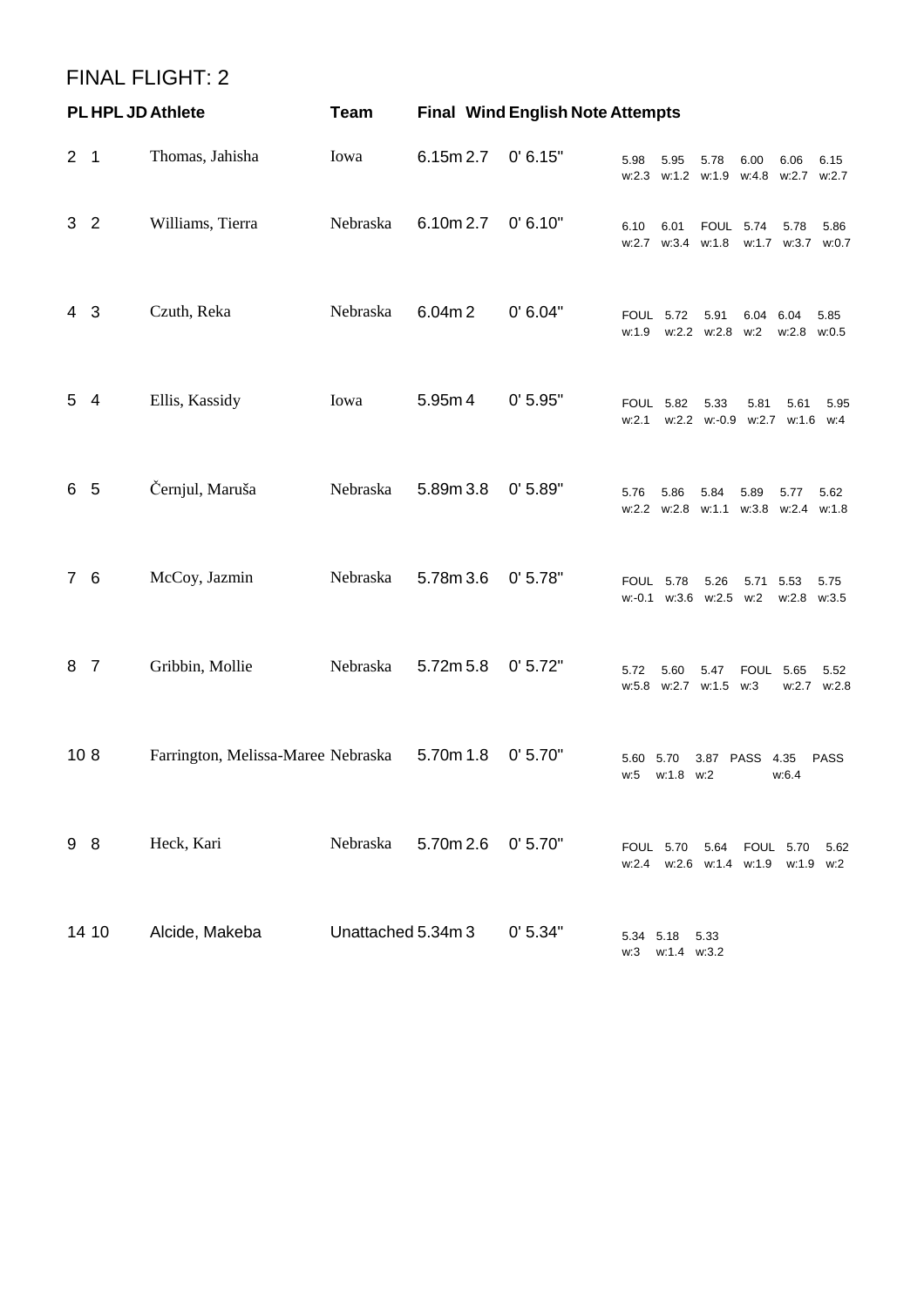### WOMEN'S HIGH JUMP RESULTS

#### FINAL

| PL JD#       |    | <b>Athlete</b>          | Yr. Team                        |                | <b>Final English Jumping Record</b> |                    |               |            |                    |             |             |            |            |
|--------------|----|-------------------------|---------------------------------|----------------|-------------------------------------|--------------------|---------------|------------|--------------------|-------------|-------------|------------|------------|
| 1            |    | 450 Czuth, Reka         | FR Nebraska                     | 1.78m 5' 10"   |                                     | 1.53               | 1.58          | 1.63       | 1.68               | 1.72 1.75   |             | 1.78       | 1.81       |
|              |    |                         |                                 |                |                                     | <b>PPP</b>         | <b>PPP</b>    | <b>PPP</b> | $\circ$            | O           | $\mathsf O$ | XXO        | <b>XXX</b> |
| $\mathbf{2}$ |    | 417 Černjul, Maruša     | <b>SR Nebraska</b>              |                | 1.75m 5' 8.75"                      | 1.53               | 1.58          | 1.63       | 1.68               | 1.72 1.75   |             | 1.78       |            |
|              |    |                         |                                 |                |                                     |                    | PPP PPP       | $\circ$    | O                  | $\circ$     | $\circ$     | <b>XXX</b> |            |
| 3            |    | 15 Ellenwood, Georgia   | SO Wisconsin                    |                | 1.72m 5' 7.75"                      | 1.53               | 1.58          | 1.63       | 1.68               | 1.72        | 1.75        |            |            |
|              |    |                         |                                 |                |                                     |                    | PPP PPP       | $\circ$    | O                  | XO          | XXX         |            |            |
| 4            |    | 476 Tuuri, Heta         | FR Minnesota                    |                | 1.72m 5' 7.75"                      | 1.53               | 1.58          | 1.63       | 1.68               | 1.72        | 1.75        |            |            |
|              |    |                         |                                 |                |                                     |                    | PPP PPP       | XO         |                    | XXO XXO XXX |             |            |            |
|              |    |                         |                                 |                |                                     |                    |               |            |                    |             |             |            |            |
| 5            |    | 712 Willms, Hannah      | <b>SR</b> Iowa State            | 1.68m 5' 6"    |                                     | 1.53               | 1.58          | 1.63       | 1.68               | 1.72        |             |            |            |
|              |    |                         |                                 |                |                                     |                    | PPP PPP       | $\circ$    | $\circ$            | XXX         |             |            |            |
|              |    |                         |                                 |                |                                     | 1.53               | 1.58          | 1.63       | 1.68               |             |             |            |            |
| 6            | 48 | Latham, Deanna          | <b>SR Wisconsin</b>             | 1.63m 5' 4.25" | PPP O                               |                    | O             | XXX        |                    |             |             |            |            |
|              |    |                         |                                 |                |                                     |                    |               |            |                    |             |             |            |            |
| 6            |    | 741 Williams, Khanishah | Unattached                      |                | 1.63m 5' 4.25"                      | 1.53               | 1.58          | 1.63       | 1.68               |             |             |            |            |
|              |    |                         |                                 |                | PPP O                               |                    | $\mathsf O$   | <b>XXX</b> |                    |             |             |            |            |
|              |    |                         |                                 |                |                                     |                    |               |            |                    |             |             |            |            |
| 6            |    | 729 Reeves, Katie       | FR Iowa State                   |                | 1.63m 5' 4.25"                      | 1.53<br><b>PPP</b> | 1.58<br>PPP O | 1.63       | 1.68<br><b>XXX</b> |             |             |            |            |
|              |    |                         |                                 |                |                                     |                    |               |            |                    |             |             |            |            |
| 6            |    | 133 Sharp, Kassidy      | SO Northern Iowa 1.63m 5' 4.25" |                |                                     | 1.53               | 1.58          | 1.63       | 1.68               |             |             |            |            |
|              |    |                         |                                 |                |                                     | PPP O              |               | O          | <b>XXX</b>         |             |             |            |            |